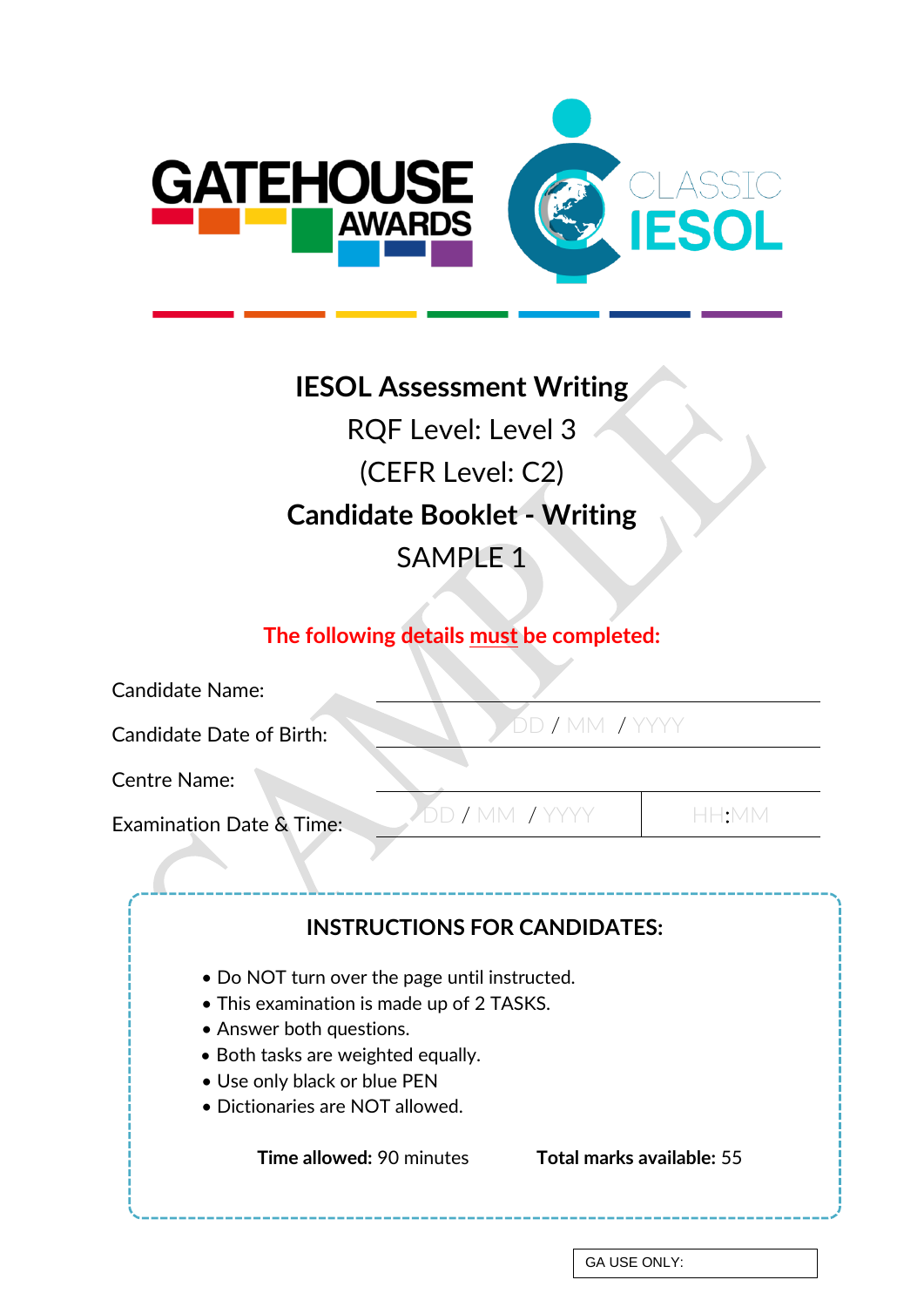



## **Writing Task 1**

#### **Choose ONE of the following two topics: A or B**

**A. 'Advertising products to children should be banned.' Write an essay discussing this statement.**

**In your essay, remember to:**

- **write an introduction**
- **structure your writing in a logical way**
- **present arguments in support, including reasons and examples**
- **present arguments against, including reasons and examples**
- **write a clear conclusion**

**B. Write an article for a student magazine entitled 'The risks and benefits of combining part-time work with studies'.**

**In your article, remember to:**

- **choose a style appropriate to your audience**
- **structure your writing in a logical way**
- **use relevant information/explanation/persuasion**
- **include opinion and/or examples where appropriate**
- **write a clear conclusion**

Which topic have you chosen: A or B?

**You should spend approximately 45 minutes on this task.** 

**Write a minimum of 240 words.**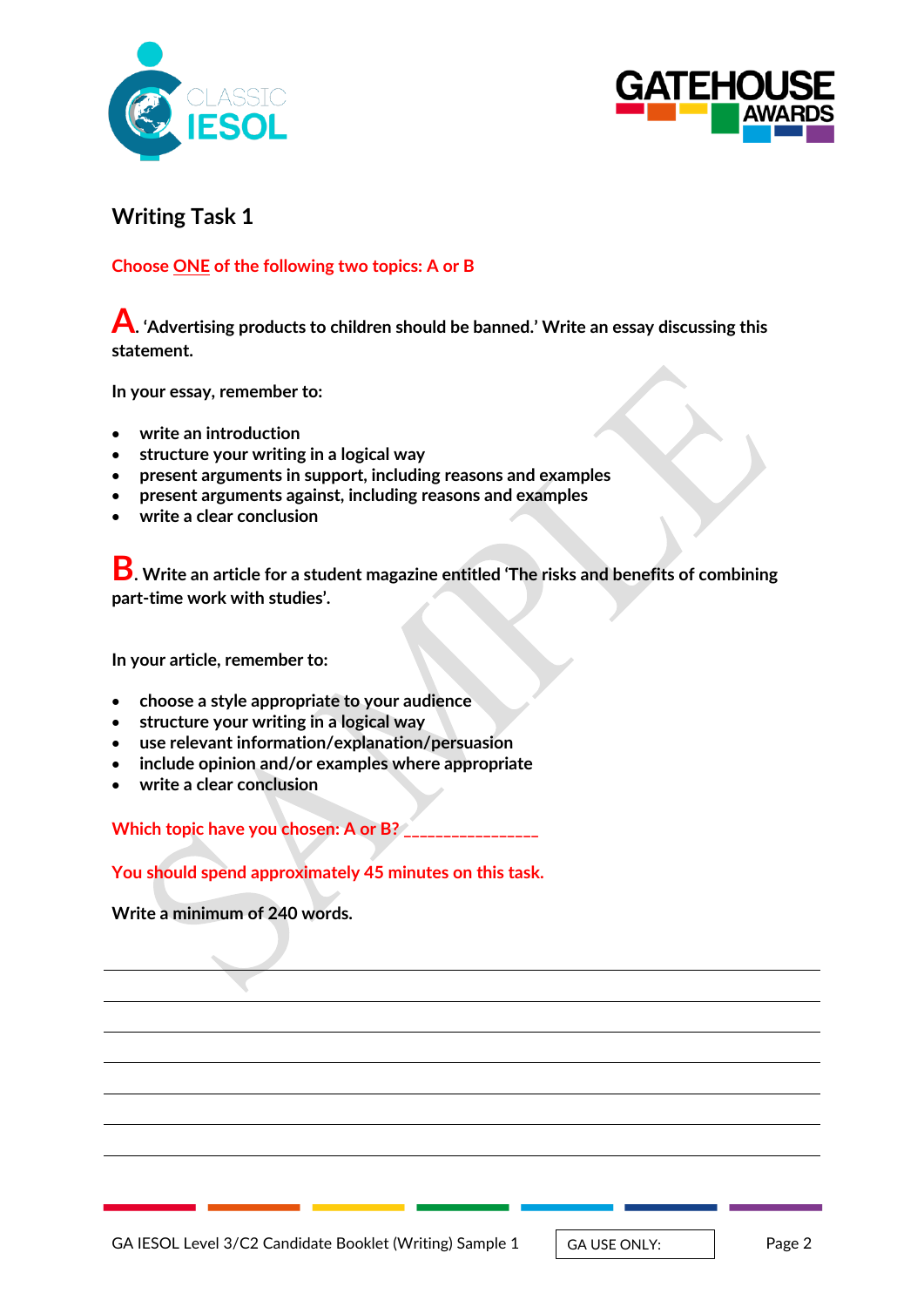



| GA IESOL Level 3/C2 Candidate Booklet (Writing) Sample 1<br><b>GA USE ONLY:</b> | Page 3 |
|---------------------------------------------------------------------------------|--------|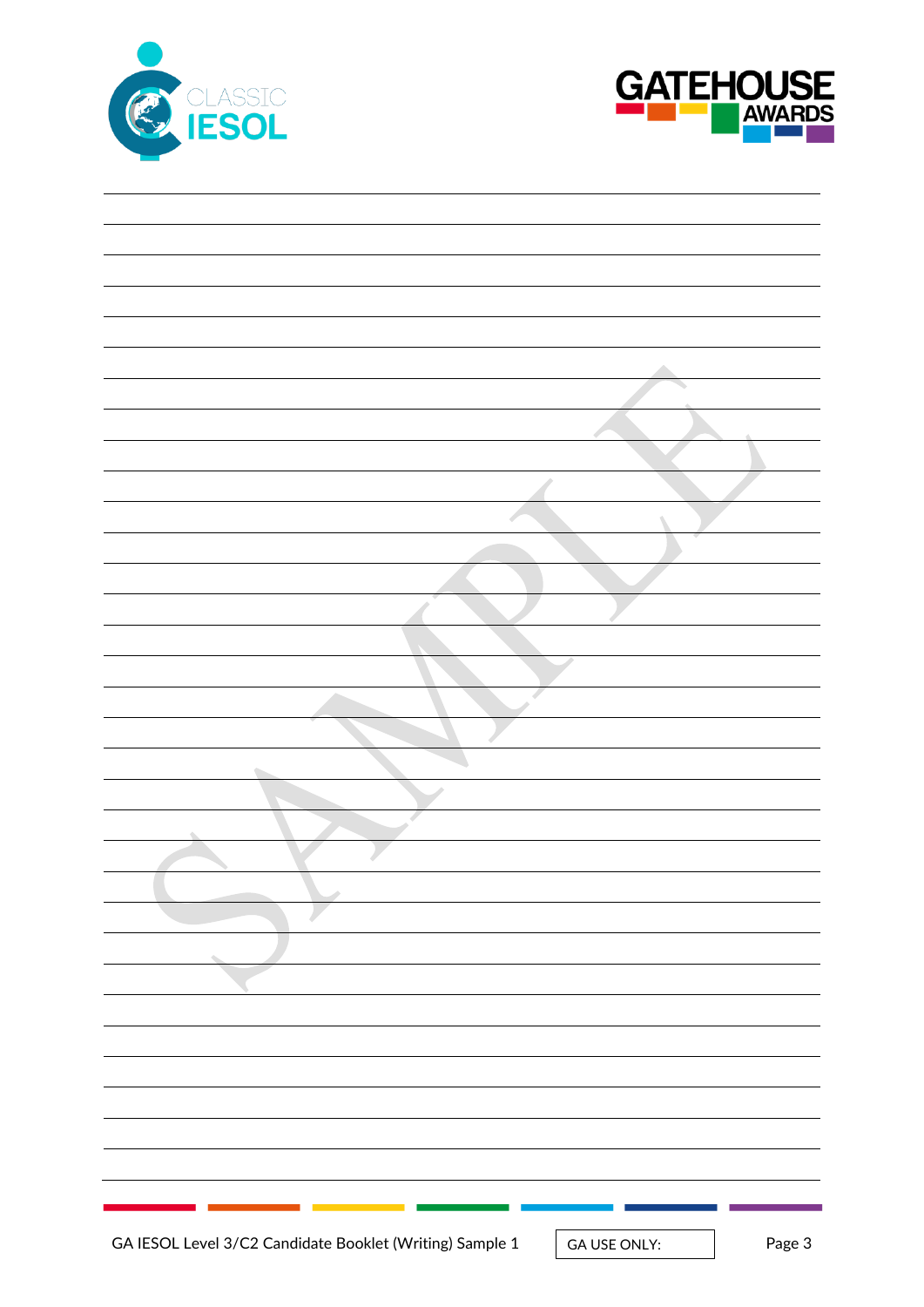



## **Writing Task 2**

**Choose ONE of the following two topics: A or B**

**A. Write a story describing a situation that really made you laugh.**

#### **Remember to:**

- **choose a style appropriate to the genre**
- **structure your writing in a logical way**
- **use information/explanation/persuasion to engage the reader**
- **include opinion and/or examples where appropriate**
- **write a clear conclusion**

**B**. **Write a blog entry about a change you made in your life that changed your life for the better.**

**Remember to:**

- **choose a style appropriate to the genre**
- **structure your writing in a logical way**
- **use information/explanation/persuasion to engage the reader**
- **include opinion and/or examples where appropriate**
- **write a clear conclusion**

Which topic have you chosen: A or B?

**You should spend approximately 45 minutes on this task.** 

**Write a minimum of 240 words.**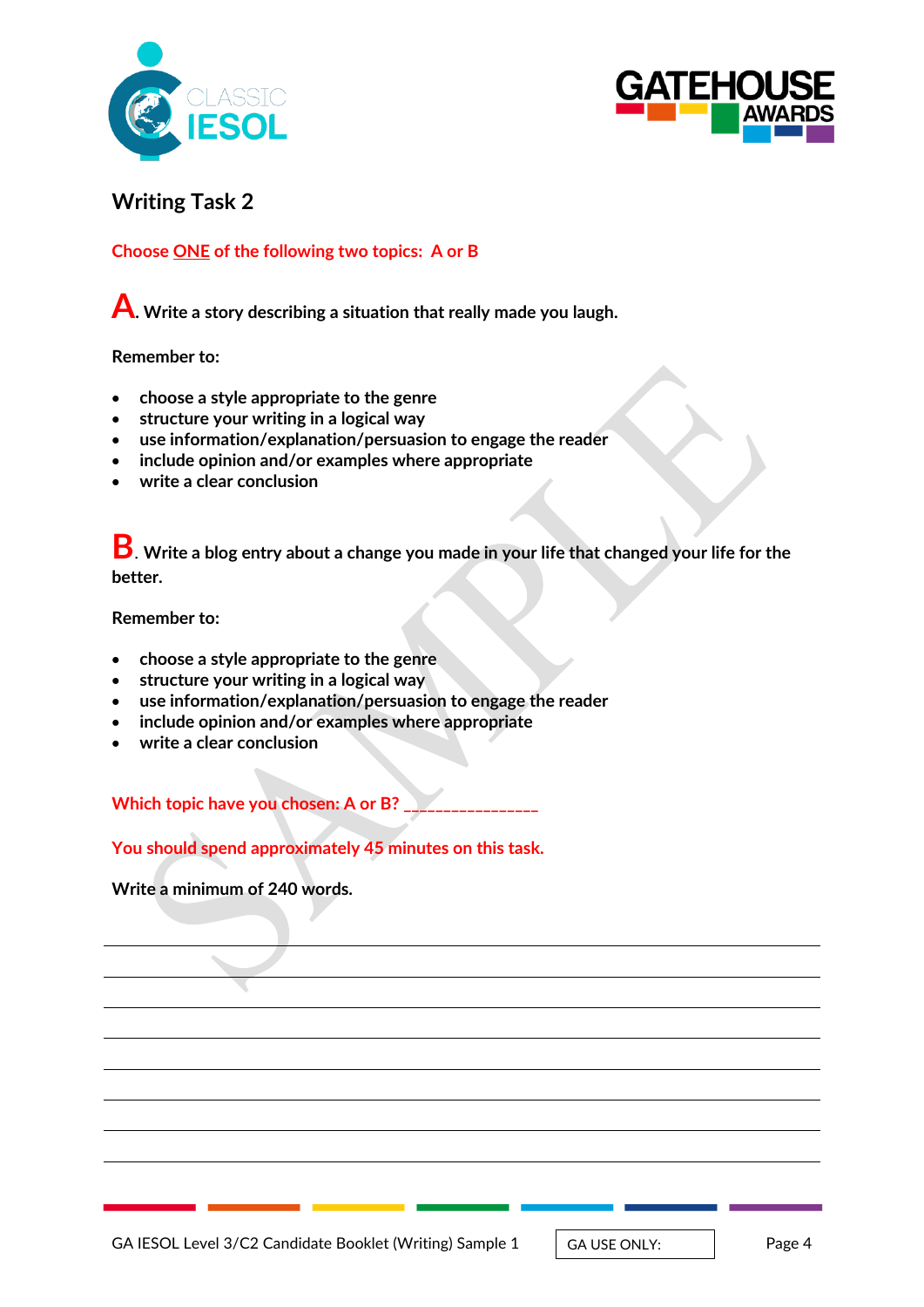



| $\mathcal{L}$                                                                                                                                                                                                                     |
|-----------------------------------------------------------------------------------------------------------------------------------------------------------------------------------------------------------------------------------|
|                                                                                                                                                                                                                                   |
|                                                                                                                                                                                                                                   |
|                                                                                                                                                                                                                                   |
|                                                                                                                                                                                                                                   |
|                                                                                                                                                                                                                                   |
|                                                                                                                                                                                                                                   |
|                                                                                                                                                                                                                                   |
|                                                                                                                                                                                                                                   |
|                                                                                                                                                                                                                                   |
|                                                                                                                                                                                                                                   |
| and the control of the control of the control of the control of the control of the control of the control of the<br>the control of the control of the control of<br><b>Contract Contract</b><br>the control of the control of the |

GA IESOL Level 3/C2 Candidate Booklet (Writing) Sample 1 | GA USE ONLY: | Page 5